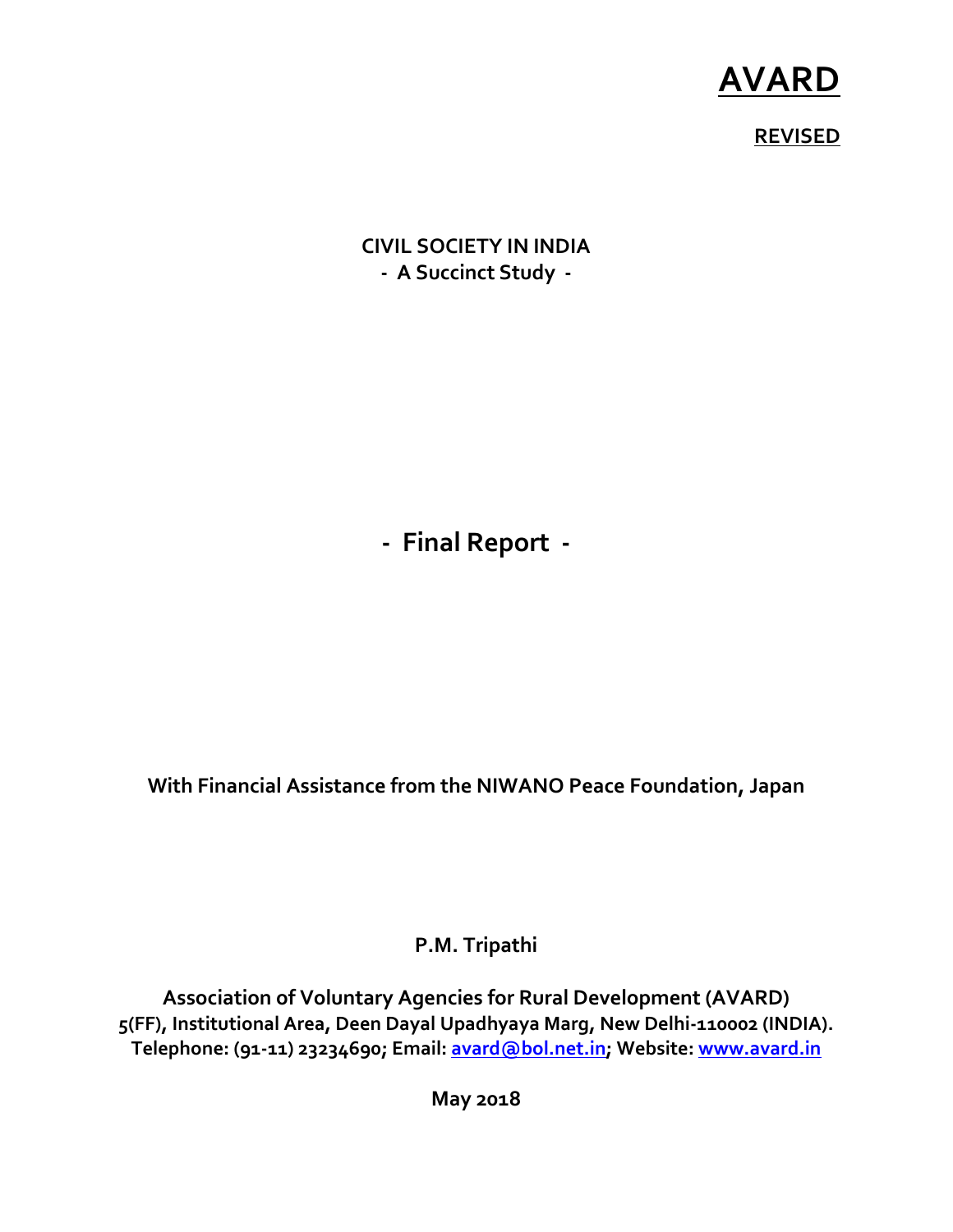#### **ACKNOWLEDGEMENT**

We gratefully acknowledge the influence, contribution and inputs of various individuals and institutions in this study. They include:

- Authors and publishers of the books, study reports, papers, periodicals, newspapers, articles, and online materials quoted and/or relied upon in this study with due acknowledgement;
- AVARD's team which was engaged throughout in research, data collection, collation and analysis, and computerisation;
- Academics and practitioners who participated in the seminar/peer review and commented on the draft report of the study;
- Indian civil society, our long association with which as its integral part has enriched our experience and understanding of the subject; and
- Not least, the Niwano Peace Foundation and its Executive Director, Mr. Tadashi Takatani, Japan for the generous financial assistance with magnanimity.

We shall consider our sincere efforts amply rewarded if the study serves its purpose.

New Delhi, P.M. Tripathi,

May 22, 2018. President, AVARD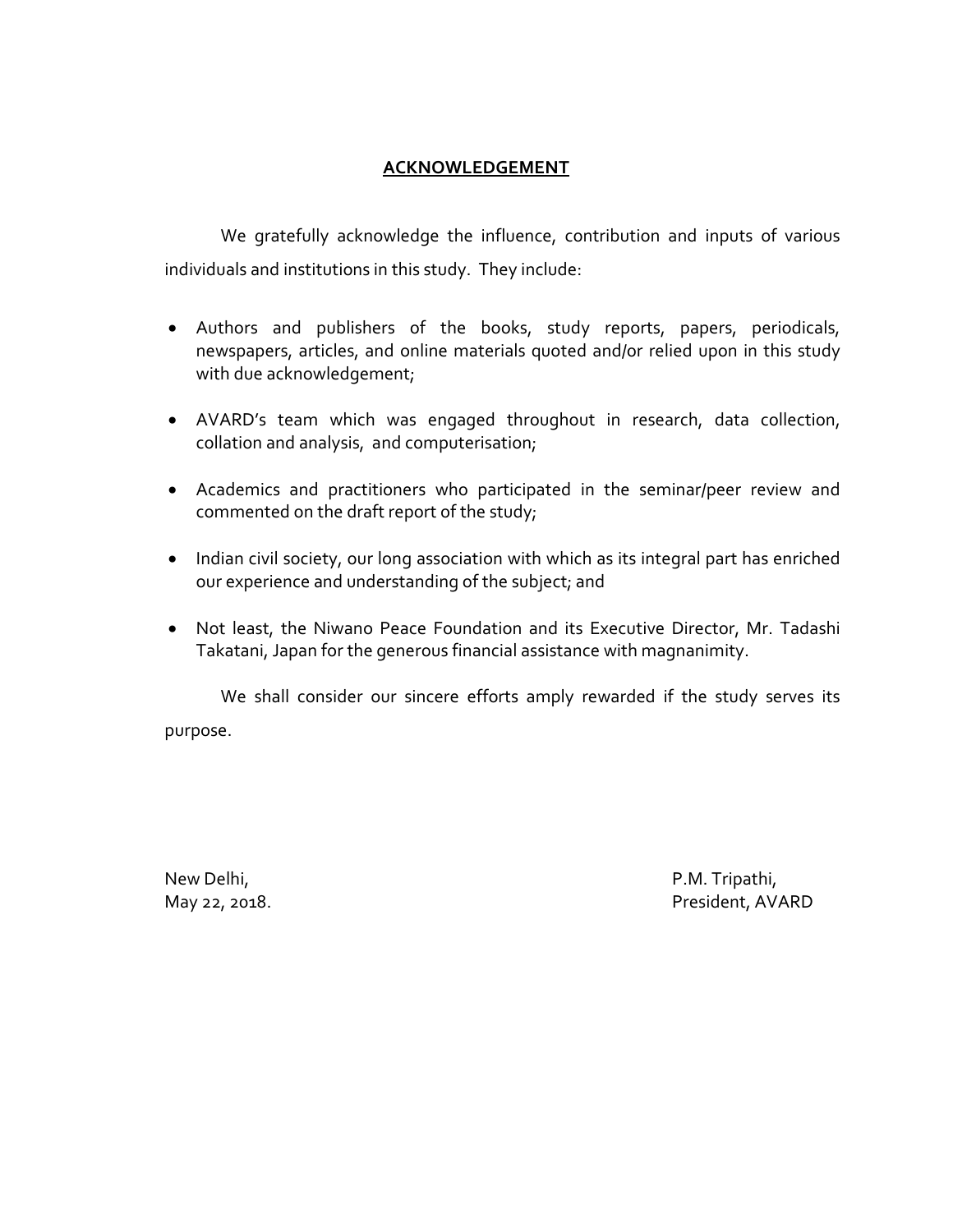### **ACRONYMS**

| <b>AFPRO</b> |    | <b>Action for Food Production</b>                             |
|--------------|----|---------------------------------------------------------------|
| <b>AIWC</b>  | ÷  | All India Women's Conference                                  |
| <b>AVARD</b> | ÷  | Association of Voluntary Agencies for Rural Development       |
| <b>BGLM</b>  | ÷. | <b>Bodh Gaya Land Movement</b>                                |
| BJP          | ÷  | Bharatiya Janata Party                                        |
| CS           | ÷  | <b>Civil Society</b>                                          |
| <b>CSI</b>   | ÷. | Civil Society in India                                        |
| CMM          | ÷. | Chilika Matsyajibi Mahasangha                                 |
| <b>CSO</b>   | ł. | <b>Civil Society Organisation</b>                             |
| <b>CSO</b>   | ÷. | <b>Central Statistics Office</b>                              |
| <b>CSP</b>   |    | : Chilika Suraksha Parishad                                   |
| <b>CSR</b>   | ł, | <b>Corporate Social Responsibility</b>                        |
| DGSS         | ÷. | Dashauli Gram Swaraj Sangh                                    |
| EIA          | ÷. | <b>Environmental Impact Assessment</b>                        |
| FCRA         | ł, | Foreign Contribution (Regulation) Act                         |
| GASS         | ÷  | Ganatantrik Adhikar Suraksha Sangathana                       |
| GOO          |    | : Government of Orissa                                        |
| ICT          | ÷. | Information and Communication Technology                      |
| IS           | ÷  | Islamic State                                                 |
| <b>INC</b>   | ÷. | <b>Indian National Congress</b>                               |
| <b>ISFP</b>  | ł, | Integrated Shrimp Farm Project                                |
| JASVA        | ł, | Janamukti Sangharsh Vahini                                    |
| JP           | ÷. | Jayaprakash Narayan                                           |
| KSSP         | ÷. | Kerala Sastra Sahitya Parishad                                |
| <b>KYA</b>   | ÷. | Krantadarshi Yuva Sangh                                       |
| KYSV         | ÷. | Kshatra Yuva Sangarsh Vahini                                  |
| MHA          | ÷. | Ministry of Home Affairs                                      |
| <b>MTS</b>   | ÷. | <b>Meet The Students</b>                                      |
| MoSPI        | ÷. | Ministry of Statistics and Programme Implementation           |
| <b>MRUC</b>  | ÷. | Media Research Users Council                                  |
| <b>NBA</b>   | ÷  | Narmada Bachao Andolan                                        |
| <b>NCEPC</b> | ÷. | National Committee on Environmental Planning and Coordination |
| <b>NDA</b>   | ÷  | National Democratic Alliance                                  |
| <b>NGOs</b>  | ł. | Non-Governmental Organisations                                |
| NGO-DARPAN   | ÷  | Non-Government Organisations - DARPAN <sup>*</sup>            |

<sup>∗</sup> 'DARPAN' in Hindi means 'looking glass'; it is an NGO Portal maintained by NITI Aayog, where NGOs are required to enroll centrally and facilitate creation of a repository of information about themselves.

-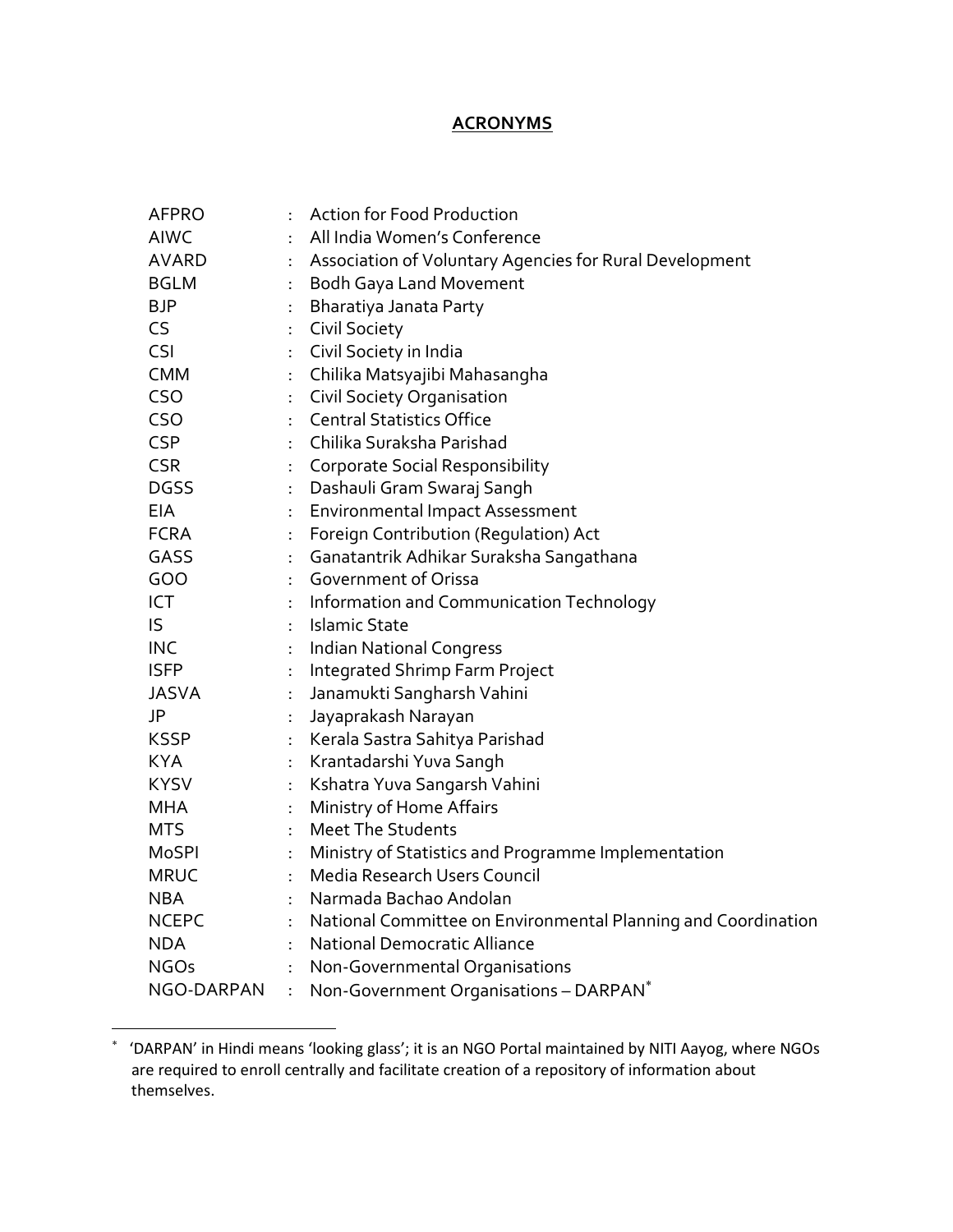| <b>NPIs</b>     | ÷             | Non-Profit Institutions                                         |
|-----------------|---------------|-----------------------------------------------------------------|
| <b>NVP</b>      | ÷             | Narmada Valley Project                                          |
| <b>OBCs</b>     |               | : Other Backward Class of Citizens                              |
| <b>OKM</b>      |               | : Orissa Krushak Mahasangha                                     |
| <b>PCs</b>      | ÷.            | <b>Parliamentary Committees</b>                                 |
| <b>PESA</b>     | ÷.            | Provisions of Panchayats (Extension to the Scheduled Areas) Act |
| PIL             | ÷             | Public Interest Litigation                                      |
| <b>RSCI</b>     | ÷             | Readership Studies Council of India                             |
| <b>RSS</b>      | ÷             | Rashtriya Swayamsevak Sangh                                     |
| SAP             | ÷             | Structural Adjustment Programme                                 |
| SC <sub>s</sub> |               | : Scheduled Castes                                              |
| <b>SIT</b>      |               | : Special Investigation Team                                    |
| <b>SLP</b>      | $\mathcal{L}$ | <b>Special Leave Petition</b>                                   |
| <b>STs</b>      |               | : Scheduled Tribes                                              |
| <b>TISCO</b>    |               | : Tata Iron and Steel Company                                   |
| UT              |               | : Union Territory                                               |
| <b>UPA</b>      | ÷             | <b>United Progressive Alliance</b>                              |
| <b>VAC</b>      | ÷.            | <b>Voluntary Action Cell</b>                                    |
| <b>VHAI</b>     | ÷             | Voluntary Health Association of India                           |
| <b>VANI</b>     | ÷             | Voluntary Action Network India                                  |
| <b>VOs</b>      |               | : Voluntary Organisations                                       |
| Volags          |               | : Voluntary Agencies                                            |
| WAPCO           |               | : Water And Power Consultancy Services                          |
| <b>WWW</b>      | $\bullet$     | World Wide Web                                                  |

\_\_\_\_\_\_\_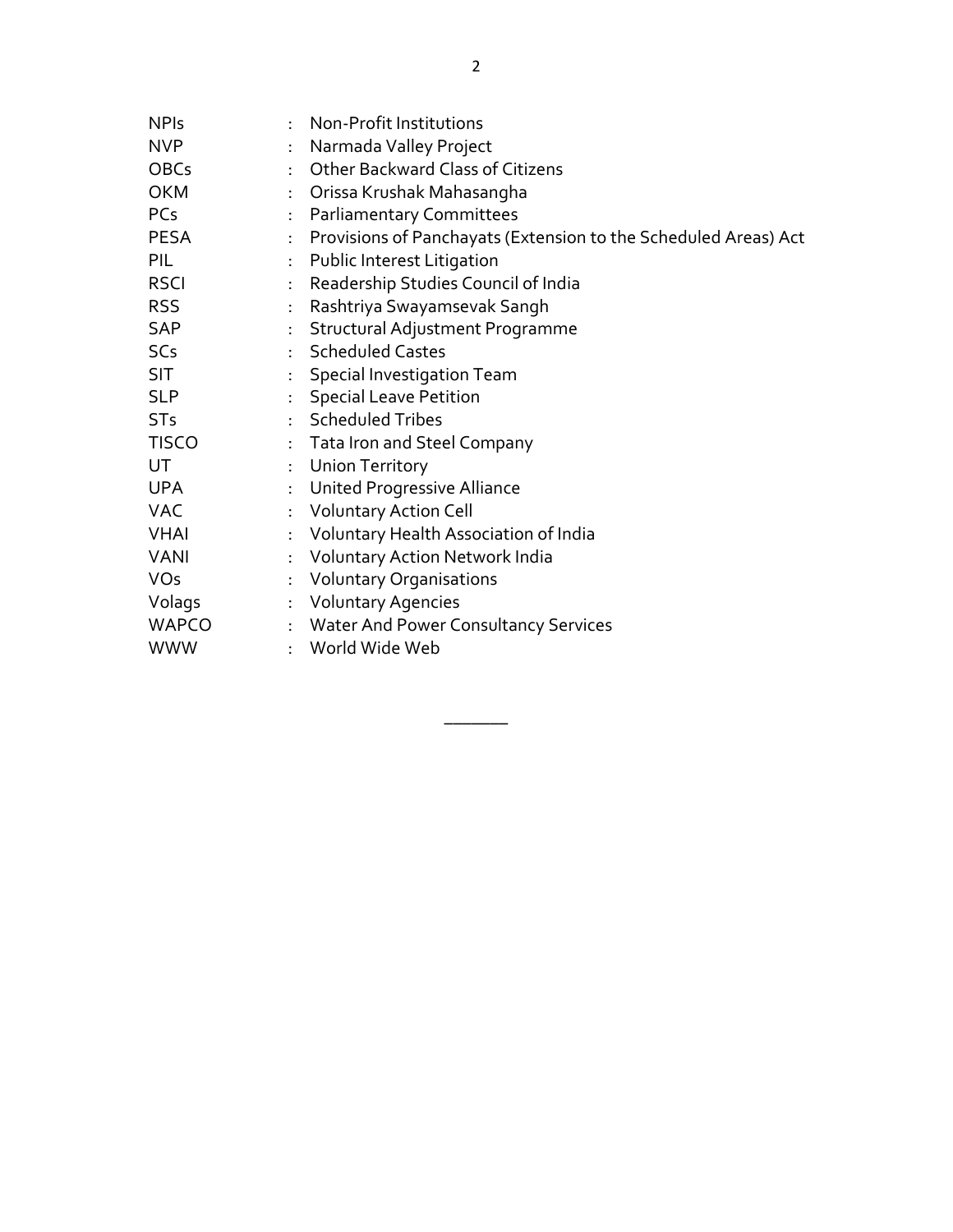## **GLOSSARY**

| Abhaya                |    | Fearlessness                                                |
|-----------------------|----|-------------------------------------------------------------|
| Ahimsa                |    | Non-Violence                                                |
| Aparigraha            |    | Non-possession; moderation of needs or possessions          |
| Atmabala              |    | Soul-force                                                  |
| Bhoodan               | ÷. | Land-gift                                                   |
| Bodh Gaya Math Bhoomi | ÷  | Bodh Gaya Math Land Inquiry Committee                       |
| Janch Samiti          |    |                                                             |
| Brahmacharya          | ÷. | Celibacy                                                    |
| Dalits                |    | Scheduled Castes; here it has been used for Musahars        |
|                       |    | who are SCs                                                 |
| Daya                  |    | Love-force                                                  |
| Dharna                |    | Sit-in                                                      |
| Gair Mazarua          | ÷  | Distributable Government Land                               |
| Gandhi Smarak Nidhi   |    | Gandhi Memorial Fund                                        |
| Gram                  | ÷. | Village                                                     |
| Gur                   | ÷. | Jaggery                                                     |
| Padayatras            |    | Foot-marches                                                |
| Poorna Swaraj         |    | Complete Independence                                       |
| SAKHYA, SAHAYOGA,     | ÷  | Friendship, Cooperation, Interaction                        |
| <b>SAMVADA</b>        |    |                                                             |
| Sampoorna Kranti      |    | <b>Total Revolution</b>                                     |
| Sangh Parivar         | ÷. | Sangh family                                                |
| Satya                 | ÷  | Truth                                                       |
| Satyagraha            |    | Strive for or adhere to truth                               |
| Satyagrahi            | ÷  | Passive resister; one who adheres to, or strives for, truth |
| Swadharma             | ÷  | One's own particular duty                                   |
| Swaraj                |    | Self-rule                                                   |
| Tehsildar             | ÷  | Tehsil or Block Level Revenue Officer                       |

\_\_\_\_\_\_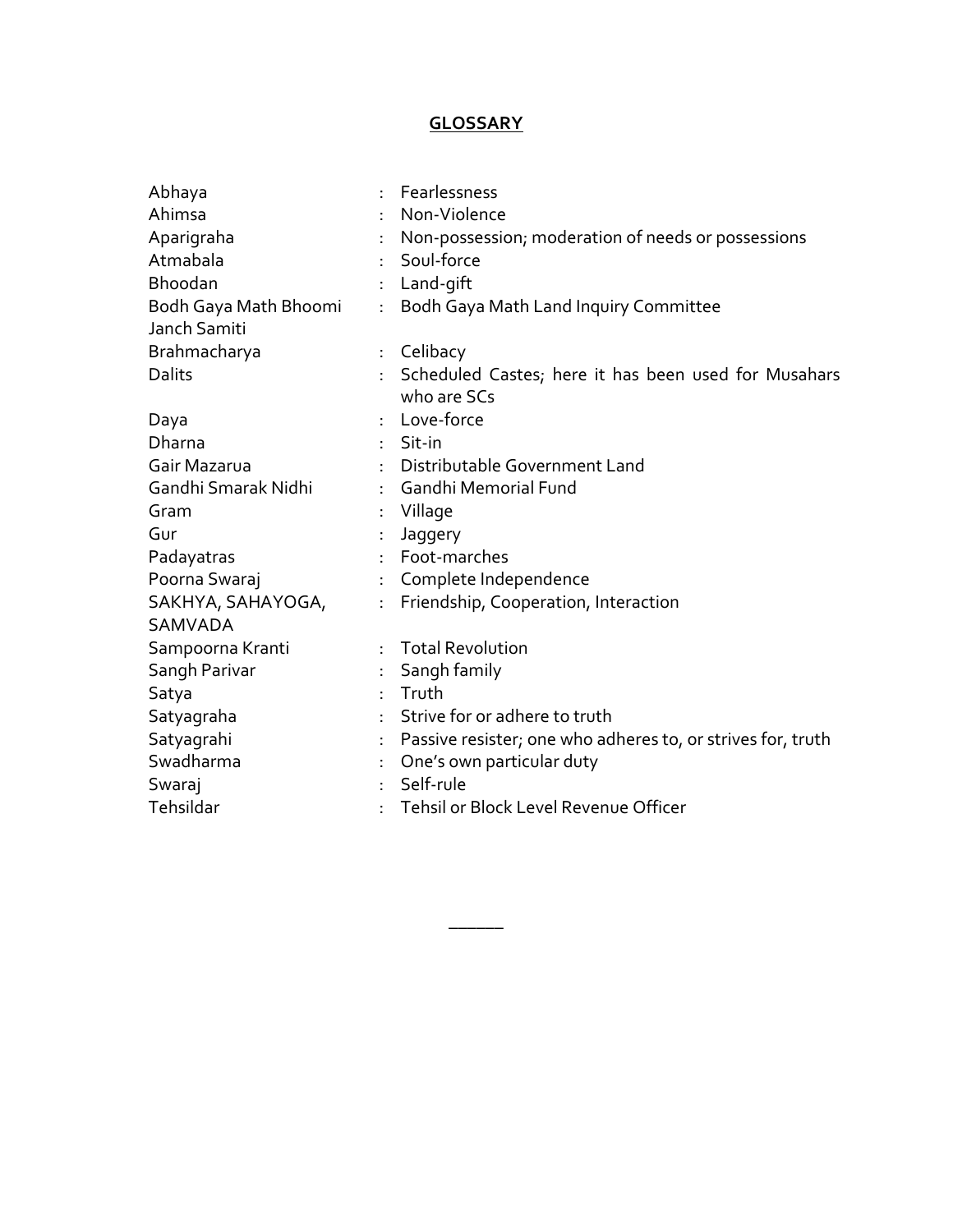#### **EXECUTIVE SUMMARY**

 'India was all civil society and no state'…….. It was true when Hegel (1770-1831) wrote it. However, civil society in India is still large, diverse, vibrant and effective, although it needs self-reform and self-regulation for adequate transparency, accountability and good governance to set is own house in order, improve its image, performance, contribution and effectiveness, and realize its potential.

 Government, judiciary, private sector, media, donors people at large and constituents of the civil society themselves know only a part of the civil society story and have misgivings about its size, roles, activities, resources and legitimacy, especially since it has earned acclaim, recognition and visibility from 1980s onwards. This is so because documentation about it has so far been inadequate, imcomplete, anecdotal and impressionistic. Therefore, this study attempts to address the need to access, collect, collate, update, analyse and present the subject as known hitherto succinctly and holistically to fill in the gap, dispel misgivings, and promote understanding.

 Globally, especially in Europe, Renaissance and Enlightenment generated and enriched discourse on 'civil society' which, to begin with, was synonymous with 'civilised society' already achieved by Europe. The discourse moved on to 'social contract' theory and was enriched with the contributions of a galaxy of thinkers including Hobbes, Locke, Rousseau, Hegel, Kant, Marx, Gramsei and many others not listed here, but the civil society remained subordinated to the sovereign State which had the power, might and means to keep the civil society 'civil'. In contrast, the civil society in India was 'civil' by nature, autonomous and self-reliant, depending on the State for limited purposes such as rescue, relief and rehabilitation in the wake of major disasters and security from external invaders and plunderers. Rejecting the European theories that humans and society were violent by nature and hence needed to be controlled and kept 'civil' by the State, Gandhi propounded and practised an alternative political theory according to which humans and society were 'non-violent' by nature with sovereignty vested in them to resist the abuse of authority by the State and keep it 'civil'. However, Gandhi never used the expression 'civil society', but used expressions such as humans, individuals, masses, people and society, and until his era, 'civil society' was not popular nor in use in India. Of course, Gandhi laid emphasis on truth, non-violence, fearlessness, moderation of needs and the rest of his eleven vows, self-reform by individuals and society to acquire ability, eligibility and capacity to win 'swaraj' (self-rule) and sovereignty. He further emphasized 'swadeshi' (the spirit which restricts us to the use and service of our immediate surroundings to the exclusion of more remote) and neighbor-hood to live so as not to cause inconvenience to the neighbor and vice versa. He practised what he preached and his theory was not utopian, though never realizable in its completeness.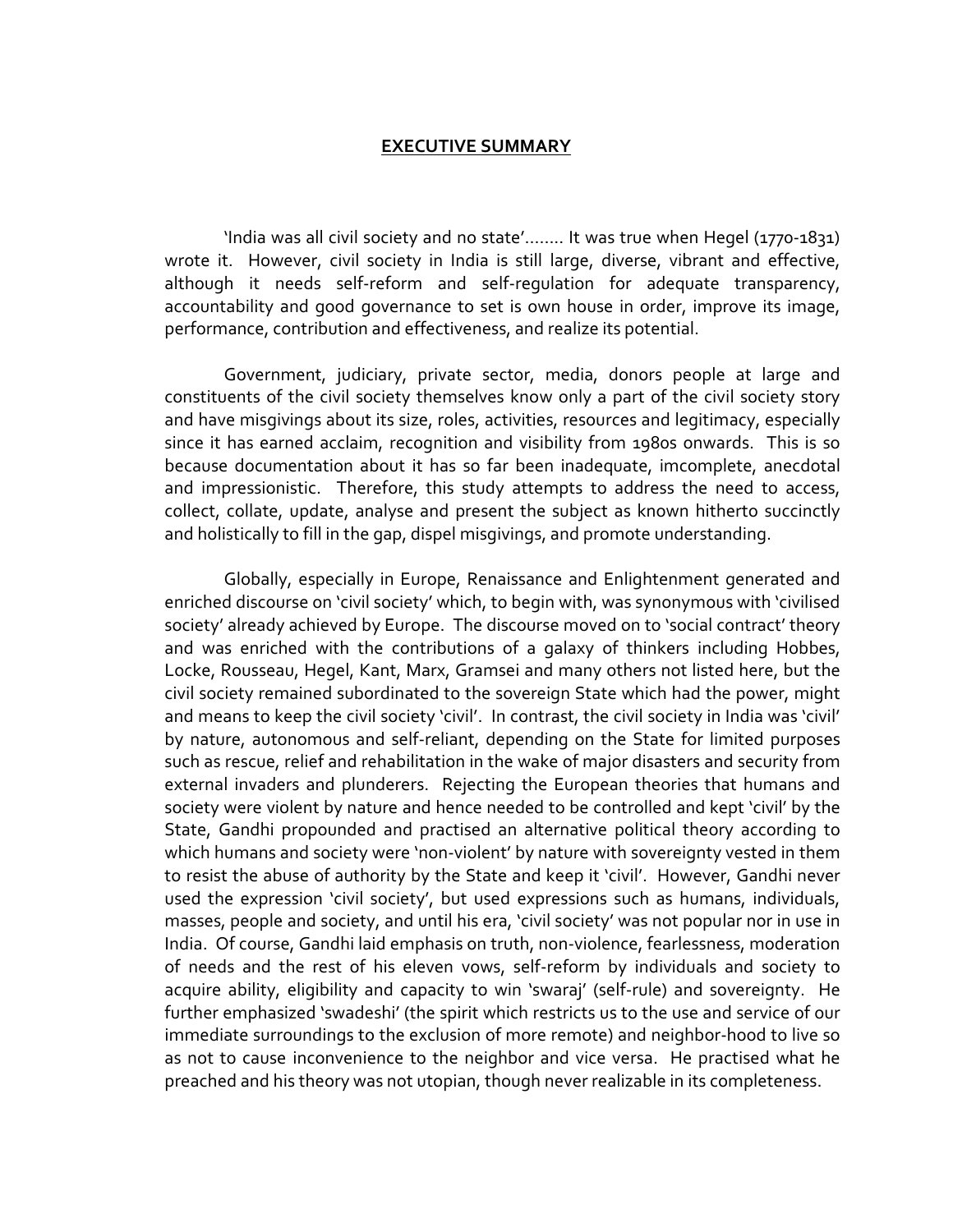However, subjugation of India for over a thousand years during Sultanate, Mughal and British periods had changed Indian geography, demography, society, culture, economy and polity beyond recognition, and it was further worsened with the partition, and Independence from British rule won on  $15^{th}$  August 1947 with India's bifurcation into two countries and widespread communal riots, bloodshed, shifting of large populations, persisting ill-will and hostility, and massive relief and rehabilitation, besides numerous other serious problems left behind by the British colonial rule to be addressed. With the liberation of Bangladesh from Pakistan in 1971, the sub-continent was trifurcated into three sovereign nations (countries). Nevertheless, the problems inherited from the long subjugation and British colonial rule were gradually overcome though not fully, the Constitution and democracy were put in place, and India moved forward.

 Post-Independence civil society in India, changed beyond recognition as it was, comprises three constituents: (i) Informal civil society; (ii) formal and more visible civil society; and (iii) registered and funded NPIs, with media as a valuable partner. However, the census of the NPIs by the CSO of MoSPI, GOI and release of its final report in March 2012 has brought a sea change in, and greatly enlarged, the universe of the civil society and NPIs in particular. It lists 31.74 lac NPIs (registered Societies and Trusts) up to  $31^{st}$  March 2008, of which only 30.9 per cent could be traced in the spot verification. Though incomplete, this report provides the maximum data and information on the NPIs. Projected up to  $31<sup>st</sup>$  March 2018, the total registered NPIs in India are estimated at 47.61 lacs. The NPIs are 'voluntary', 'autonomous', 'non-profit' and they 'address disadvantages in the society'. The CSO's report focuses on their integrated accounts, but, with all its limitations, provides unprecedented empirical data. Spread of the NPIs, listed as well as traced, across the States and UTs is uneven. Astronomical growth in the number of the registered NPIs relates to the period of 1981 to date, whereas up to 1980, only 6.78 per cent of 47.61 NPIs registered up to  $31^{st}$  March 2018 were registered.

 Typologies of NPIs by inspiration (or persuasion) include Gandhian, Nationalist, Christian, and Miscellaneous including other religious and secular inspirations. Rationale of formation of the NPIs varies a lot. Similarly, by size, most of the NPIs are small; medium size NPIs are much smaller in number but still numerous; and large size the smallest. However, the size may change with exposure and experience.

 Networking, categorized by territorial jurisdiction, sectoral concerns and inspiration, is inadequate, covering only a small number of NPIs with considerable overlap. Activists in civil society have their own networks, usually informal.

 Nine roles of the civil society in India, listed in the complete report, need not be recapitulated here. These roles can, however, be compressed into lesser ones or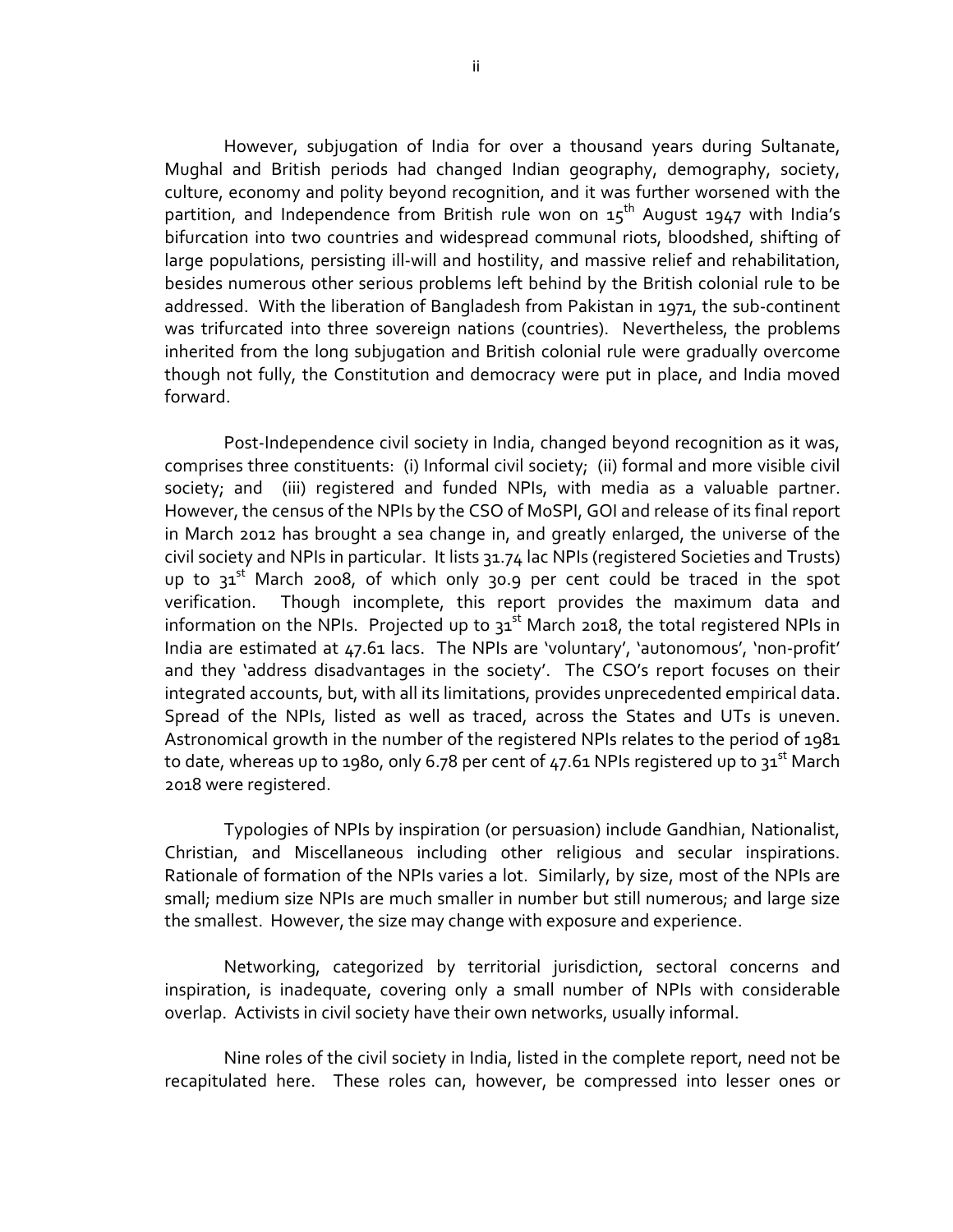enlarged as well as described through alternative expressions. However, they cover the roles played by the NPIs in practice.

 Main activities emerging from the CSO's report as per the actuals in the reference year 2007-08 are: Social Services, Education and Research, Culture and Recreation, Business and Professional Associations/Unions, Development and Housing, Religion, Health, and Others. However, 80 per cent of funds available to the NPIs are utilized on Education and Research (49%), Social Services (20%) and Health (11%).

 Funds by the registered and funded NPIs are sourced from philanthropy in society, indigenous donors, government, industry and foreign donors, besides self-help groups and institutional finance. However, the major part comes from the society and indigenous donors, government contributing about eight per cent, industry about 3 per cent and foreign donors less than ten per cent. Unfunded informal civil society and visible civil society raise their resources from the society.

 As reflected in the insights from the seven typical case studies included herein, the civil society successfully resists the abuse of authority by the State and greed of the resourceful market to protect livelihood resource systems of the disadvantaged sections, ensure adequate and timely resettlement and rehabilitation of the displaced persons as well as to protect environment, ecology, rare forests, and fragile ecosystems, while using Constitutional, democratic and non-violent and/or peaceful means in their protests, campaigns and movements.

 Reach-wise, the civil society, the State and the market are omnipresent throughout the country, but their extent and purposes vary. The civil society occupies 60 per cent of the space, the State 15 per cent and the market 25 per cent. However, the civil society's reach is the widest, especially among the bottom 20 per cent of the disadvantaged sections and in the remote areas. Similarly, popular participation in the civil society's activities, protests and movements is the widest and impact of its activities, the deepest and more lasting.

 Collaborative and rational Government – Civil Society relationship is extremely vital. The National Policy 2007 flags its dimensions and provides a framework, though it has largely remained unimplemented so far. Now, after over a decade, it needs to be reviewed and updated jointly with the newly elected Central Government in the first half of 2019, soon after it assumes power. It will provide a sound basis to move forward. The Government, however, feels most uncomfortable with the social activists in civil society who resist abuse of its authority as regards justice and entitlements to the disadvantaged sections, human rights, civil liberties, environment and ecology.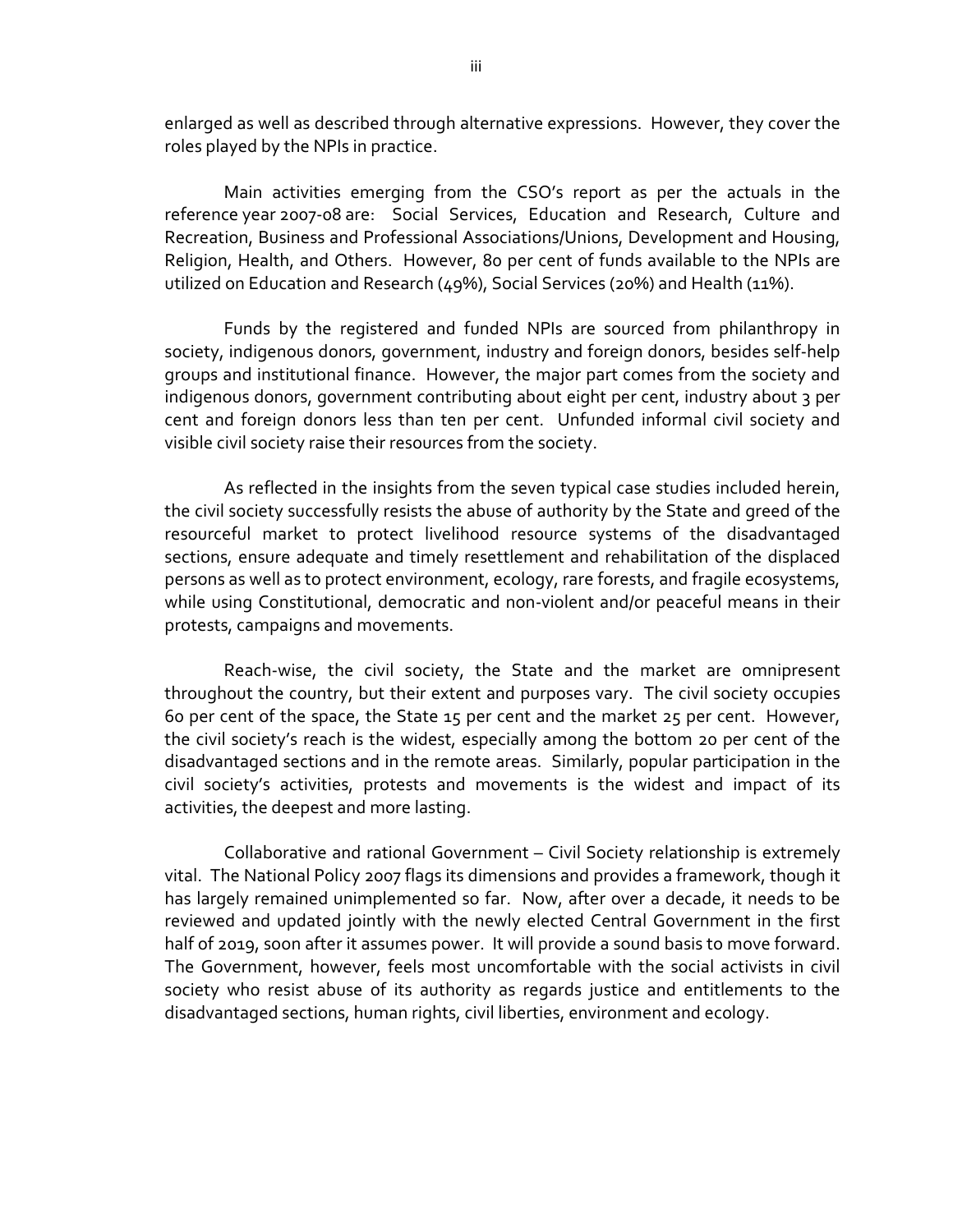Apart from the Constitution, the laws related with the NPIs include those of registration, income tax, labour and foreign contribution. The civil society and the NPIs are generally law-abiding by nature. It is, however, pertinent to mention that Indian Constitution, like the constitutions of UK and other European democratic countries, vests sovereignty in the State, not in the individuals and civil society as in Gandhi's political theory.

 Experience tells that collaborative Government – Civil Society relationship is the best option not only for them but for the well-being of the people and the society at large.

Not least, the challenges are numerous and formidable in the current context of geo-political environment, climate change and its repercussions, trans-border terrorism, flawed neo-liberal development paradigm and social unrest and communal tension; but not all of them can, and are to, be addressed by the civil society. Therefore, the civil society will be well advised to self-reform and self-regulate to set its own house in order, improve its image, avail itself of the emerging opportunities, and optimize its performance, impact and multiplier effect to strengthen the people's quest for 'swaraj' and enable them to move on to realize the Gandhi's pragmatic vision of a humane and non-violent happy society living within its means.

\_\_\_\_\_\_\_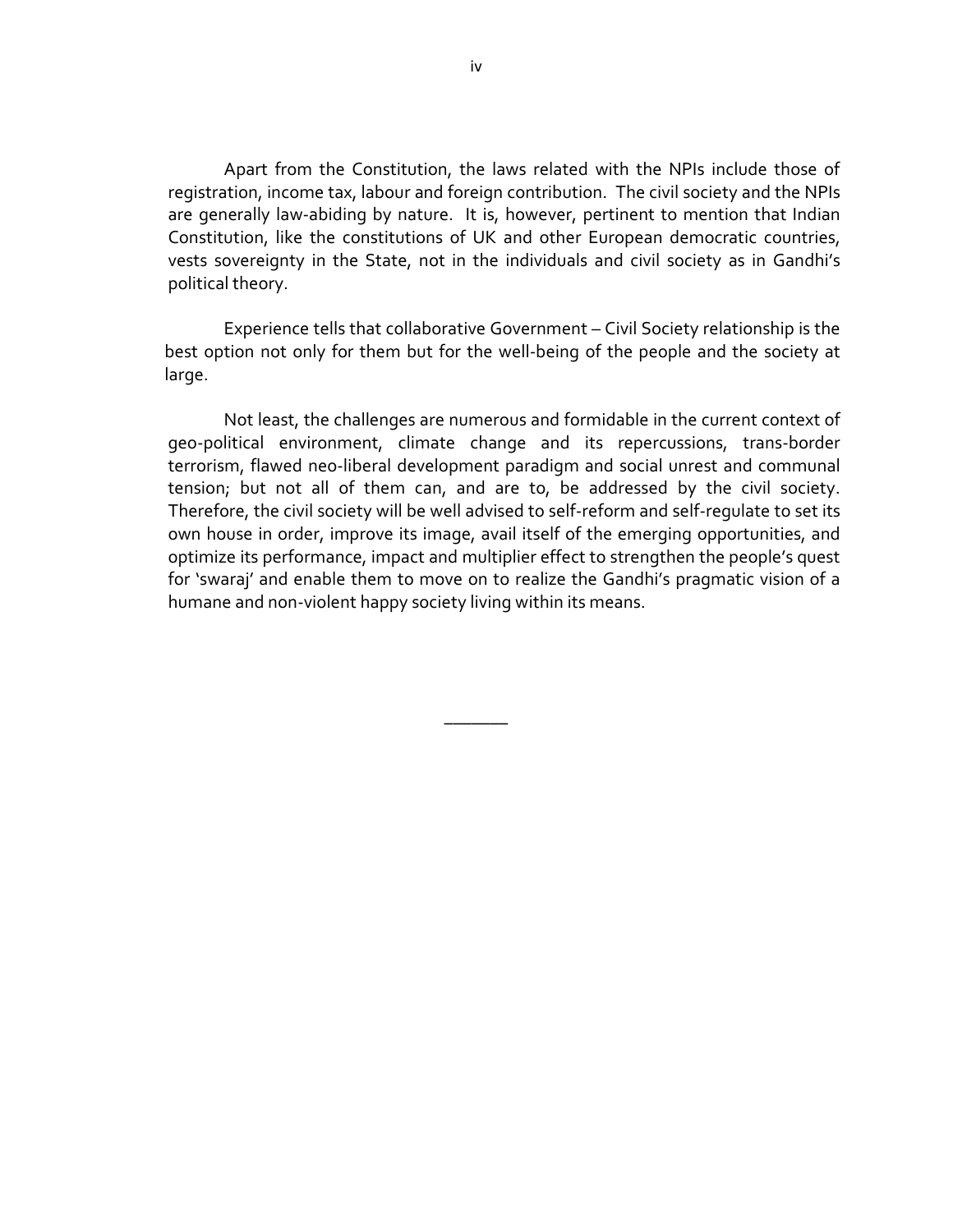#### **PREFACE**

Why this study when numerous studies and documents, besides considerable materials online, on the civil society in India are already there? Indeed, the studies, documents and online materials on the subject are valuable and were contextually relevant when produced. However, they depict only a part of the picture. Moreover, there has been a sea change in the universe of the subject with the CSO's report 2012 as regards the total number of the NPIs registered in India. Not least, the institutions and individuals concerned with the subject as practitioners and/or researchers are also generally aware of only part of the subject. Therefore, there was a need to collect, collate, update, analyse and present the subject as accessible hitherto succinctly and holistically in one report/document. Hence this study and its report, though still with its limitations due to resource and time constraints.

 Accordingly, the first chapter briefly deals with the context, rationale and objectives. The second chapter provides an overview of the civil society globally and in India, briefly tracing its evolution in Europe while touching upon its distinguishing features in India. The subsequent five chapters, third to seventh, deal exclusively with the civil society in India.

 The third and one of the two longest chapters begins with a brief mention of the large, diverse, vibrant and effective Indian civil society and moves on to discuss post-Independence civil society, its constituents, changes in geography, demography, society, culture, polity and economy beyond recognition, its status, size/number and spread, while dealing at length with the relevant part of the valuable and most exhaustive findings of the CSO's study and report as regards the registered NPIs. Furthermore, this chapter discusses typologies, networking, roles and activities, and funding and resources – foreign as well as indigenous. The fourth chapter deals with equally vital issues of reach, popular participation and impact of the civil society in India; these issues have been excluded from the third chapter and discussed separately in the fourth one to limit the length of the third one and avoid their being overshadowed.

 Insights from the seven typical case studies have been discussed in the fifth chapter which, in length, is comparable to the third one. The sixth chapter deals with the vital issue of government – civil society relationship as it has been envisaged in the official 'National Policy On The Voluntary Sector 2007' and otherwise, while underlining the need of a joint review and updating of the Policy and overall relationship by voluntary sector and the newly elected Central Government in the first half of 2019, soon after it assumes power, as a sound basis to move forward. As usual, this study and its present report concludes with the succinct discussion of the 'challenges and opportunities' in the last and seventh chapter.